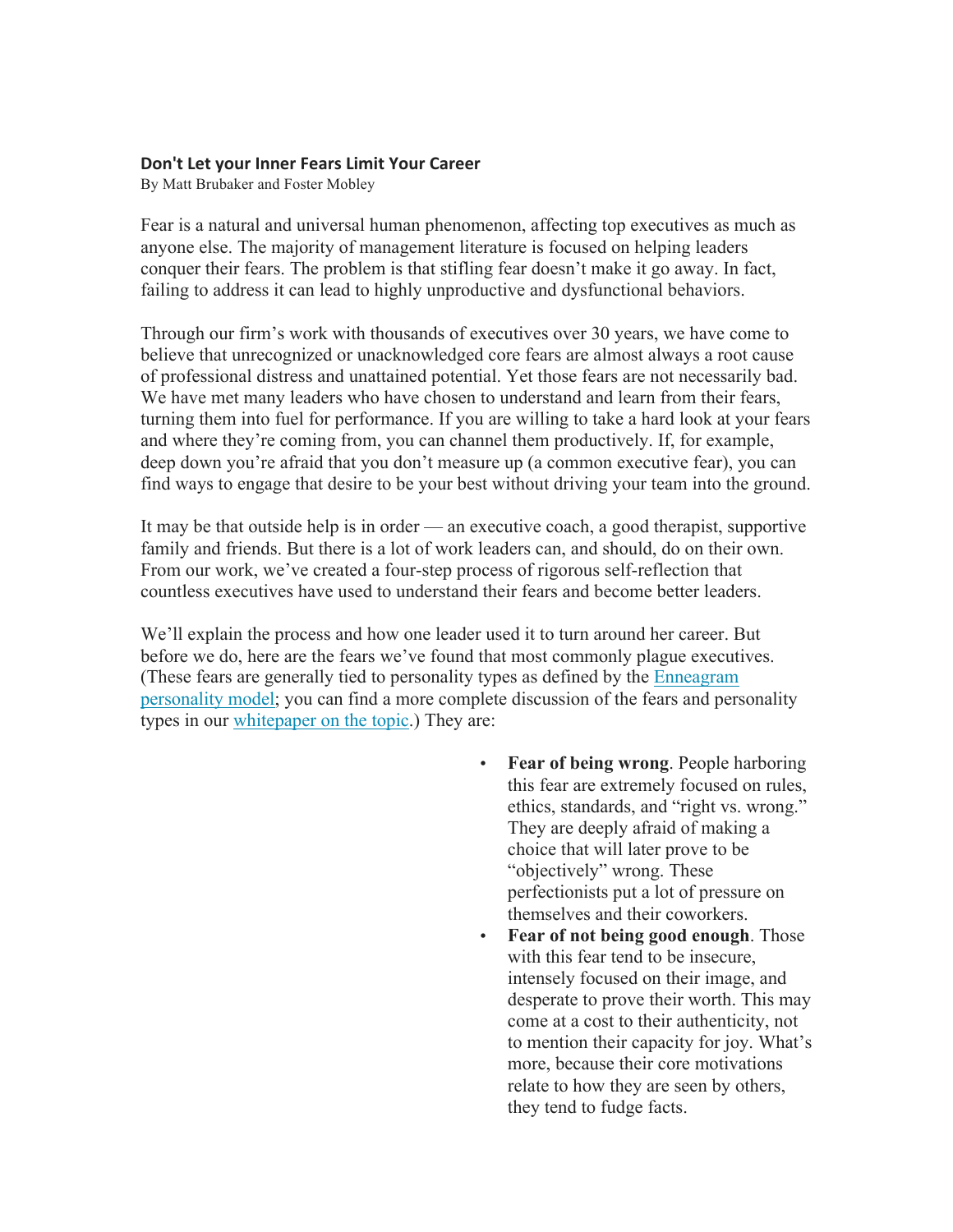- **Fear of missing out**. This drives leaders to constantly seek new opportunities and experiences. The downside? It can scatter their attention and muddy their decisions. As they pursue multiple interests at once, they leave their teams frustrated and confused. Deep down, executives with this fear are afraid of being alone.
- **Fear of being victimized or taken advantage of**. Those suffering from this fear push for truth and justice; they are afraid of being seen as weak. They feel the need to win every battle, and can be defensive and controlling.

Protecting oneself from the imagined consequences of these fears can be helpful pushing you to work harder and achieve more. But there is also, often, a sizable cost.

The experience of Suzanne (not her real name, but indeed a real person), a highly successful strategy consultant we met 10 years into her career, illustrates both the costs of unacknowledged fear, and the benefits of reconciling it.

Suzanne was a shining example to her peers — a top-performer known for delivering solid results on every project she'd taken on. Nonetheless, she believed her career had stalled, and some feedback she'd received gave her a clue as to why. A 360-degree review revealed her team didn't trust her. That hit Suzanne hard because she'd considered herself a good boss, which was very important to her. What's more, her personal relationships were suffering. Eager to always make a good impression, she had become an expert in putting a positive spin on clearly questionable events. No wonder her team was wary. Those two revelations were sufficient motivation to take on the hard job of change.

What others didn't see — and what Suzanne had to contend with — was her underlying anxiety that she might fail, and how that anxiety was crippling her emotionally. She suffered from *the fear of not being good enough.* While many admired her, they said she seemed more interested in her own image than anything else, and lacked the capacity to care about others. The truth was that she had failed to make true connections because she was overly committed to protecting her own reputation.

**Step 1: Acknowledge the fear.** As a high achiever, Suzanne cared deeply about how her colleagues saw her. True to her nature, she set about to rectify her behavior. Her first step was to understand and admit her fear — not an easy thing to do. After all, she had done a great job of covering it up for years. On the surface she was very polished and put together, and extremely smart and successful. But cracks were beginning to appear.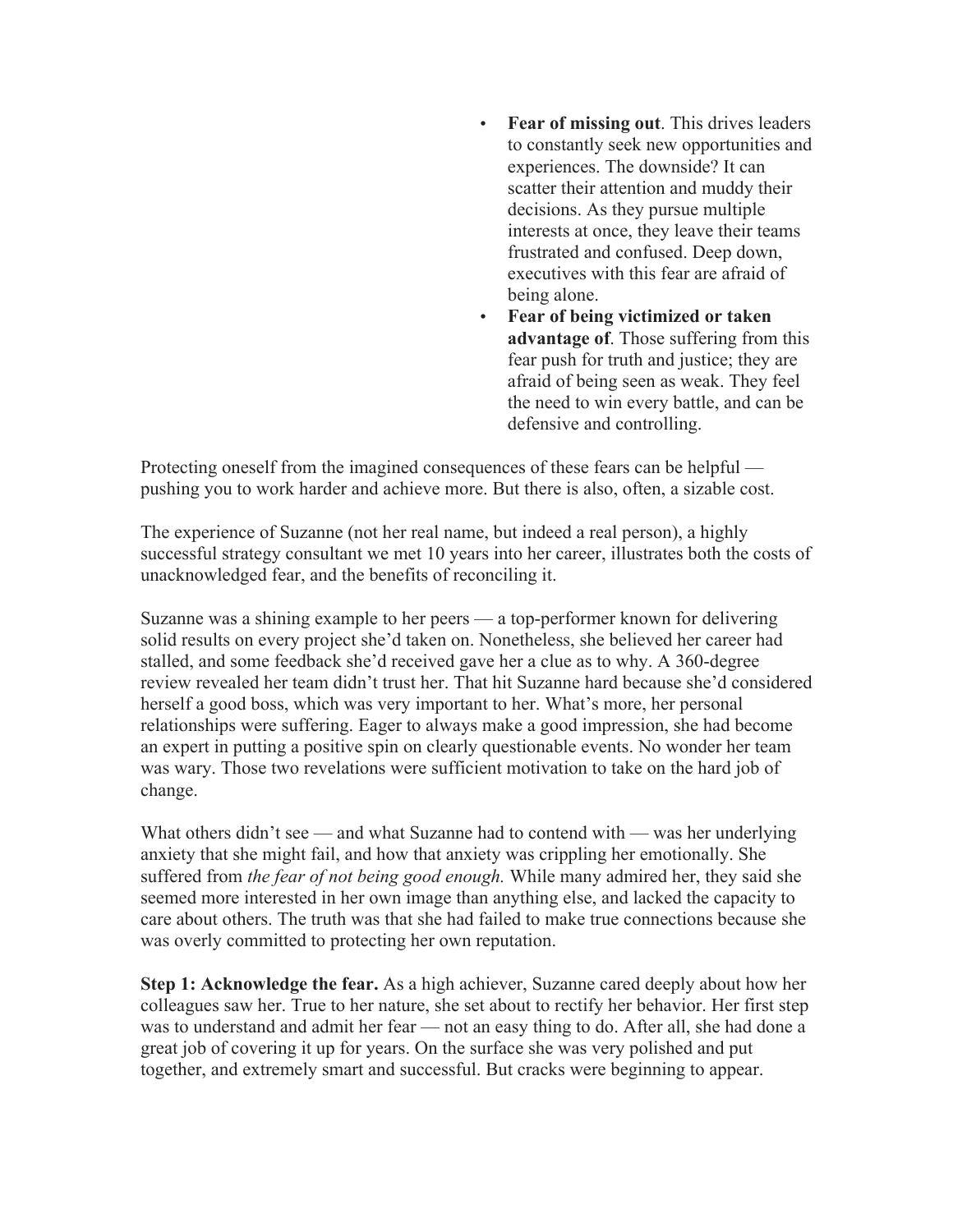In the acknowledge phase, we suggest that people take a close look at their history and examine the choices they've made and the reasons behind those choices. In Suzanne's self-examination, she reached back to the most meaningful times of her life, beginning with high school and onwards through college and her professional life. Looking at the activities she'd chosen, she realized she had not put much effort into pursuing her own interests but rather activities in which she was certain she could excel.

Desperate to project an image of excellence, she lost her sense of self along the way. Recognizing this was a real awakening for Suzanne. She needed to reconsider who *she* was and what *she* wanted. Only then would she be able to let her true self come through and make genuine connections.

**Step 2: Interrogate the fear to better understand it.** Suzanne had to critically assess her current reality and look at the costs of her fear. After learning her team didn't trust her, she had to face the fact that by constantly comparing herself to others and trying to look good above all, she'd lost touch with what actually mattered to her and how her behavior affected others.

So she spent time considering what it would mean if she failed at something. Who would she be? What would happen if she took on a project that didn't play to her strengths? What if she delivered B+ work? Her instinct told her that failure would leave her with nothing, so she had to acknowledge that instinct but move past it. Other people make mistakes and they move on. They didn't walk around with a scarlet F on their chests. As Suzanne began to see how her unfounded fears were worsening her behavior, she began to understand she didn't have to meet an unattainable ideal.

**Step 3: Choose a different course of action**. This is about deciding what to do next and making commitments —understanding what truly matters to you. Some questions to ask yourself:

- If I objectively evaluate my actions and behavior right now, what would the evidence say that I'm committed to?
- How does this differ from what I *say* I want?
- Practically speaking, if my desires and actions are not fully aligned, what does that indicate?

Suzanne held honesty as one of her core values. But as she asked these questions, she realized her behavior didn't always match up with it. Similarly, she cared about relationships with colleagues. But in her desire to impress, she'd become less trustworthy, which pushed people away. She made a conscious choice to work hard on aligning her values and behaviors more closely.

**Step 4: Act on that choice — in a way that aligns with your values**. The last step is to deliver on your commitments. For Suzanne, part of this was taking on projects that weren't a slam dunk — challenging herself to learn from a place of uncertainty. She also made efforts to get in touch with what *she* liked, rather than choose things that other